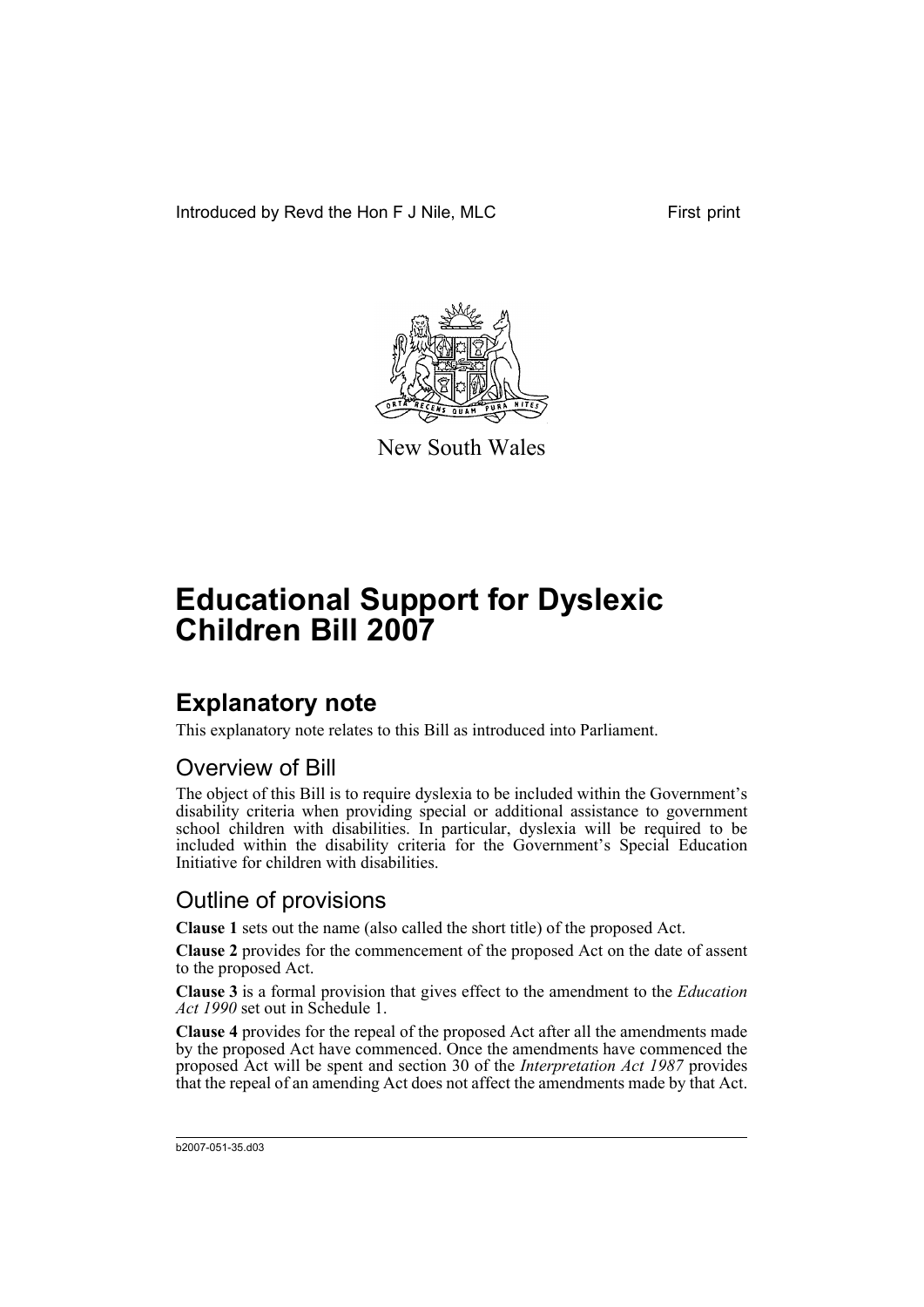Educational Support for Dyslexic Children Bill 2007

Explanatory note

**Schedule 1** amends the *Education Act 1990* for the purposes described in the above Overview.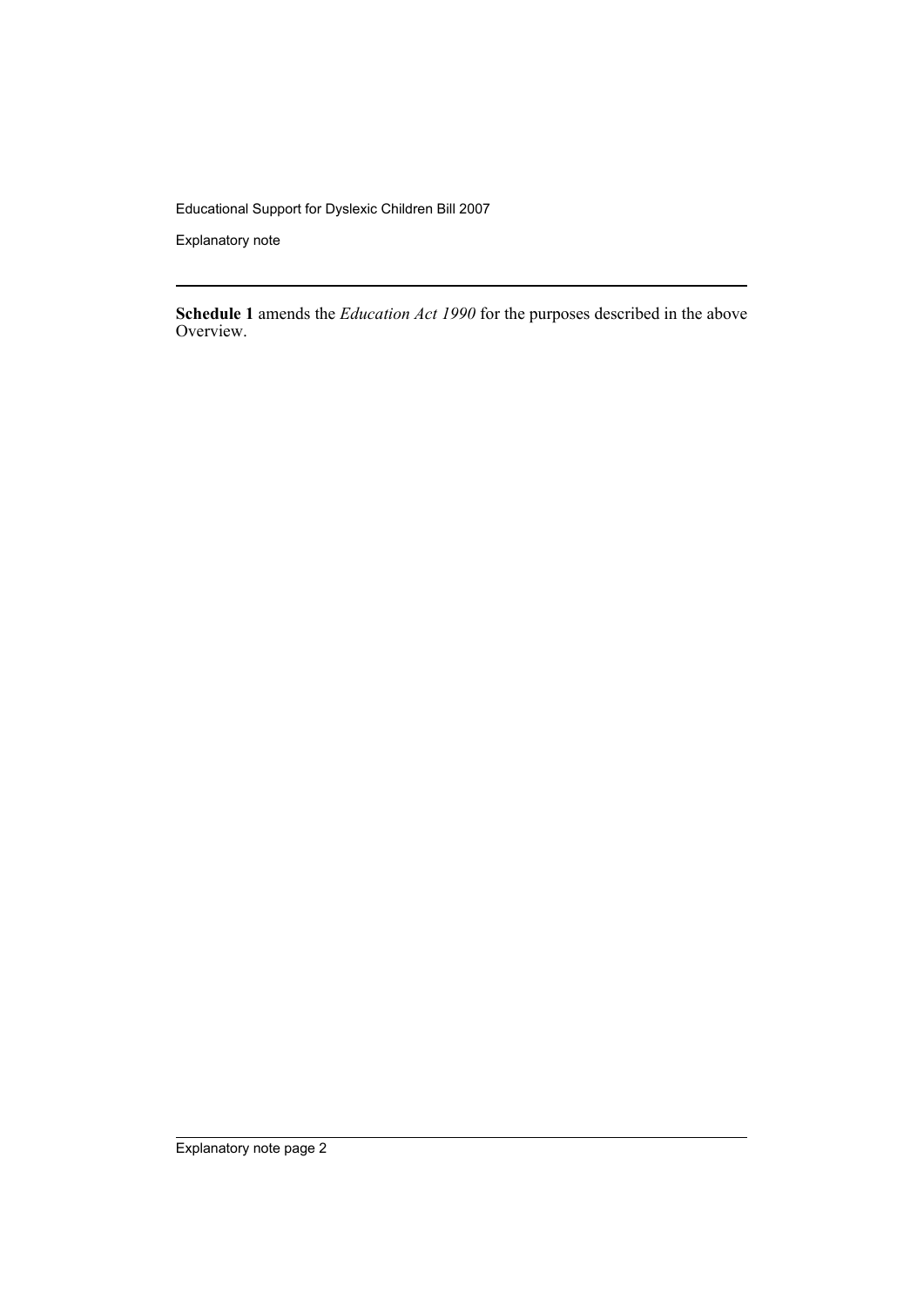Introduced by Revd the Hon F J Nile, MLC First print



New South Wales

# **Educational Support for Dyslexic Children Bill 2007**

### **Contents**

|                                      | Page                                       |
|--------------------------------------|--------------------------------------------|
| Name of Act                          |                                            |
| Commencement                         |                                            |
| Amendment of Education Act 1990 No 8 |                                            |
| Repeal of Act                        |                                            |
|                                      |                                            |
|                                      | Schedule 1 Amendment of Education Act 1990 |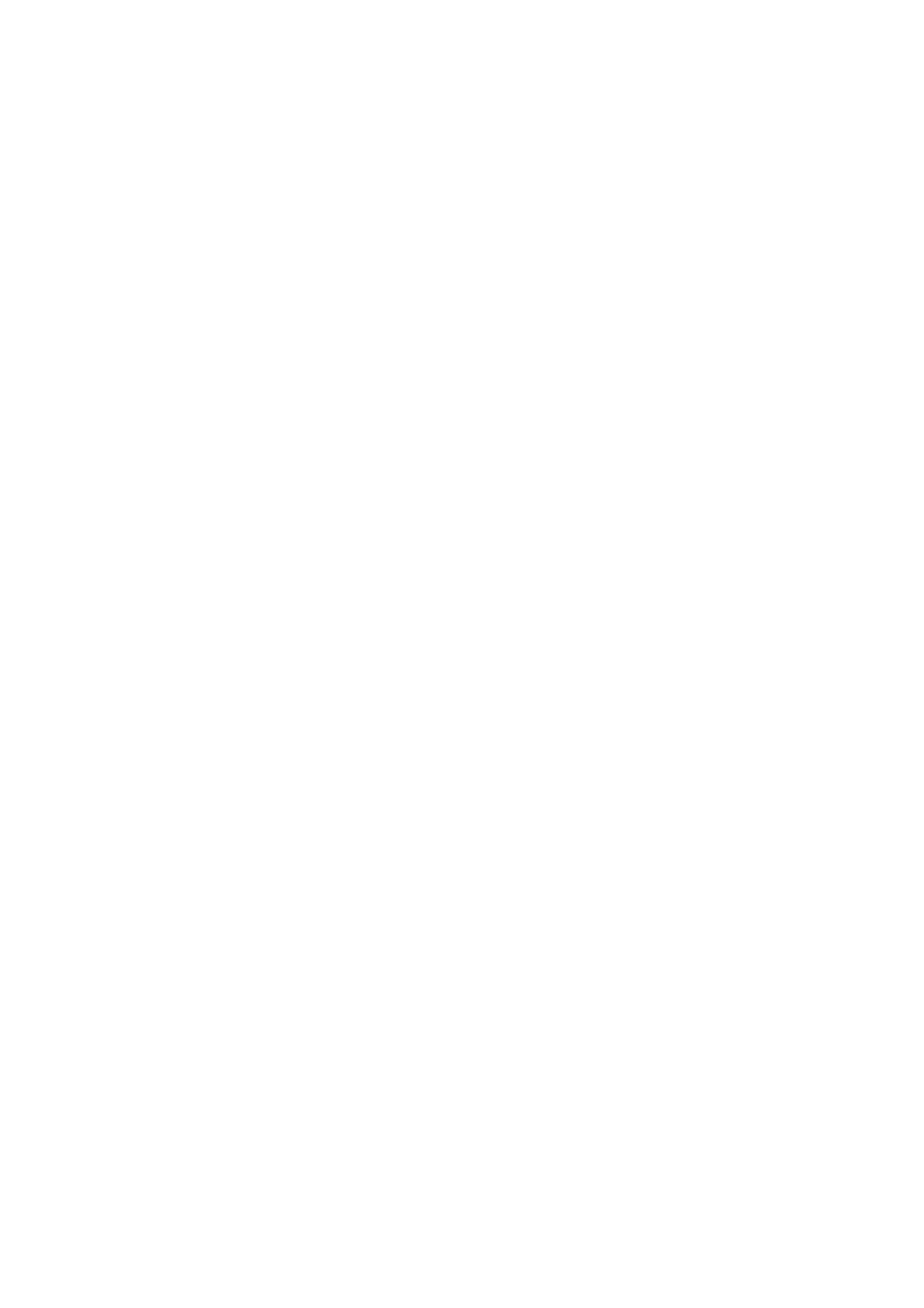

New South Wales

## **Educational Support for Dyslexic Children Bill 2007**

No , 2007

#### **A Bill for**

An Act to include dyslexia within the disability criteria of the NSW Department of Education and Training in respect of the Special Education Initiative for students with disabilities.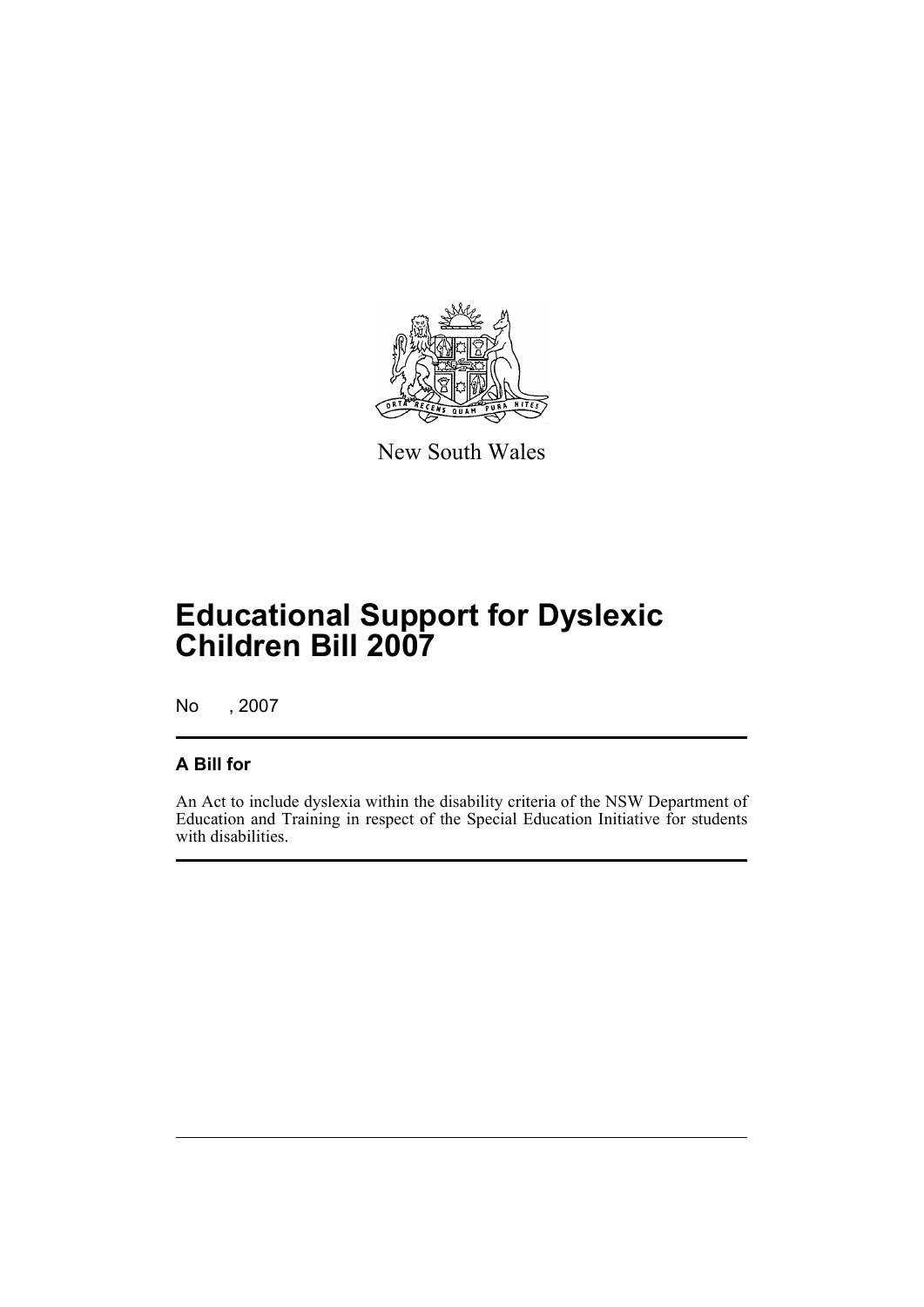<span id="page-5-3"></span><span id="page-5-2"></span><span id="page-5-1"></span><span id="page-5-0"></span>

|              |                                             | The Legislature of New South Wales enacts:                                                                                                                | 1                    |  |
|--------------|---------------------------------------------|-----------------------------------------------------------------------------------------------------------------------------------------------------------|----------------------|--|
| 1            |                                             | Name of Act                                                                                                                                               | 2                    |  |
|              |                                             | This Act is the <i>Educational Support for Dyslexic Children Act 2007</i> .                                                                               | 3                    |  |
| $\mathbf{2}$ | Commencement                                |                                                                                                                                                           |                      |  |
|              |                                             | This Act commences on the date of assent to this Act.                                                                                                     | 5                    |  |
| 3            | <b>Amendment of Education Act 1990 No 8</b> |                                                                                                                                                           |                      |  |
|              |                                             | The <i>Education Act 1990</i> is amended as set out in Schedule 1.                                                                                        | 7                    |  |
| 4            | <b>Repeal of Act</b>                        |                                                                                                                                                           | 8                    |  |
|              | (1)                                         | This Act is repealed on the day following the day on which this Act<br>commences.                                                                         | 9<br>10 <sup>1</sup> |  |
|              | (2)                                         | The repeal of this Act does not, because of the operation of section 30<br>of the <i>Interpretation Act 1987</i> , affect any amendment made by this Act. | 11<br>12             |  |